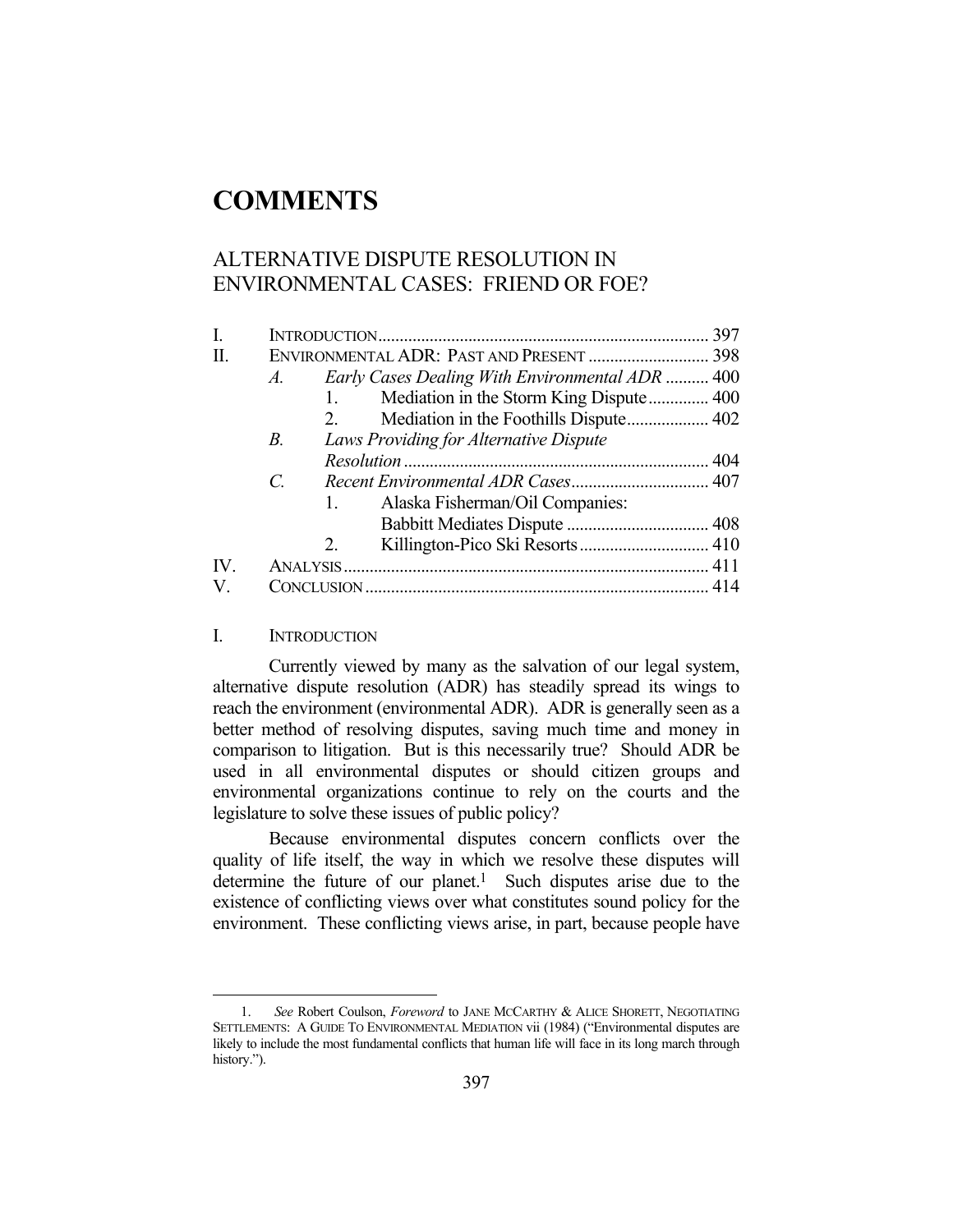different stakes in the outcome of these environmental conflicts.<sup>2</sup> In addition, people possess differing visions of how resources should be allocated and how the environment should be managed. Some believe that the earth exists for the benefit of humankind, and that it is industry's prerogative to use natural resources to make life easier for humans. Others believe that the earth exists for all of its creatures and that it is the duty of humanity to preserve its natural resources for the use and benefit of future generations of persons and species. Thus, it should come as no surprise that environmental disputes are some of the most hotly contested disputes in our nation.

 When deciding whether to engage in ADR or to utilize traditional methods of dispute resolution, such as litigation, citizen groups must be aware of both the benefits and pitfalls of ADR. This Comment attempts to give citizen groups and those who represent them a better picture of what the move towards environmental ADR entails and what its proper role should be. Part II traces the roots of environmental ADR in the United States by summarizing two of the most significant case studies and the results of early attempts at environmental mediation. Part II goes on to discuss the current state of ADR in the resolution of environmental disputes by looking at two recent environmental mediations. Part III analyzes the pros and cons of using ADR in the resolution of environmental conflicts and Part IV concludes that environmental ADR should not be readily embraced by citizen groups, but instead should be approached with a great deal of caution.

### II. ENVIRONMENTAL ADR: PAST AND PRESENT

1

 Environmental ADR is a relatively new phenomenon, but one that is rapidly growing. It originated in the early 1970s as a result of ADR's success rate in the labor community and the desire of a few practitioners and private foundations to experiment with using ADR

 <sup>2.</sup> *See* LAWRENCE S.BACOW & MICHAEL WHEELER,ENVIRONMENTAL DISPUTE RESOLUTION 5 (1984). A great number of different views currently exist. At one end of the spectrum, some Native American representatives have expressed an understanding that the earth is a sacred being: "Our morality comes from our relationship with Mother Earth. We are a part of the land in every real sense. . . . Our struggle to preserve the Indian ways is tied up with our struggle to preserve the ecological balance. The two things are almost the same." Carter Camp, AIM leader, OKLAHOMA TODAY, May-June 1992, *quoted in* WILMA MANKILLER & MICHAEL WALLIS, MANKILLER: A CHIEF AND HER PEOPLE 200-201 (1993). Others view nature quite differently: "The only way the river is meaningful is if it is filtered through human experience." Harold Vangilder, *A View From the San Pedro*, HIGH COUNTRY NEWS, June 12, 1995, at A11.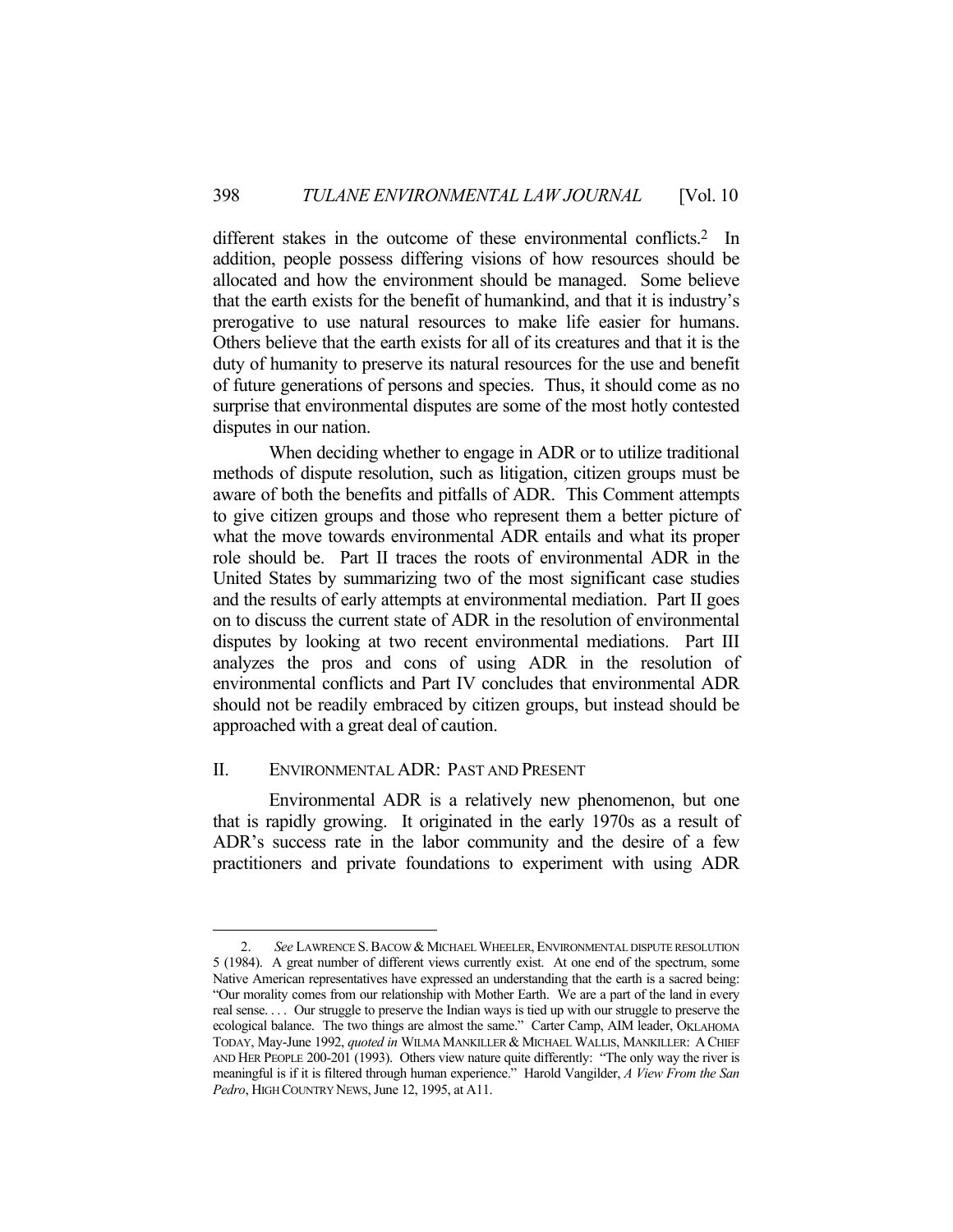techniques to resolve environmental disputes.3 One of the first documented environmental mediation cases, Snoqualmie River, occurred in 1974.4 Such early successes and the literature documenting them resulted in increased enthusiasm for environmental mediation.5 This led the federal and state governments to join the ADR bandwagon by passing legislation calling for the use of ADR techniques in environmental disputes.<sup>6</sup> The general explosion in the number of environmental disputes in the past twenty years, combined with growing concerns over the costs and lack of predictability in environmental litigation,7 has led to an increase in the number of cases that practitioners consider ripe for dispute resolution.<sup>8</sup> Since that time, a large amount of literature<sup>9</sup> has

 <sup>3.</sup> *See* J. Walton Blackburn & Willa M. Bruce, *Introduction* to MEDIATING ENVIRONMENTAL CONFLICTS: THEORY AND PRACTICE 1,1 (J. Walton Blackburn & Willa M. Bruce eds., 1995); William K. Reilly, *Foreword* to ALLEN R. TALBOT, SETTLING THINGS: SIX CASE STUDIES IN ENVIRONMENTAL MEDIATION, viii (1983). These early experiments were funded by The Ford Foundation, Atlantic Richfield Foundation, The William and Flora Hewlett Foundation, The Andrew W. Mellon Foundation, and The Rockefeller Foundation. *See* Reilly, *supra* at viii.

 <sup>4.</sup> *See* DOUGLAS J. AMY, THE POLITICS OF ENVIRONMENTAL MEDIATION 4-5, 60 (1987). The Snoqualmie River dispute involved a proposal by the U.S. Corps of Engineers to build a dam in order to deal with devastating flooding in the region. *See id.* at 4. A coalition of citizen and environmental groups opposed the dam. *See id.* They felt that the dam was not necessary and feared that it would lead to urban sprawl. *See id.* The governor of Washington State agreed with the coalition and vetoed the dam. *See id.* at 5. However, the dispute continued. In frustration, the governor agreed to try mediation. *See id.* After seven months of negotiations, the parties signed an agreement that provided for a smaller dam at a different site and a river basin planning council to coordinate planning for the region. *See id.* All parties hailed this as a victory for environmental dispute mediation. *See id.*

 <sup>5.</sup> Some commentators were less enthusiastic. Howard Bellman, a well-known environmental dispute mediator, estimated that only about ten percent of environmental disputes were good candidates for alternative dispute resolution. *See* TALBOT,*supra* note 3, at 91. Another well-known environmental mediator, Gerald Cormick, noted that four criteria are necessary for a successful environmental mediation: "a stalemate or the recognition that stalemate is inevitable, voluntary participation, some room for flexibility, and a means for implementing agreements." *Id.* at 99.

 <sup>6.</sup> *See infra* Part II.B.

 <sup>7.</sup> *See* Ruby K. Sondock, *Environmental & Toxic Tort Matters: General Principles of ADR*, SA88 ALI-ABA 223, (March 28, 1996).

 <sup>8.</sup> MCCARTHY & SHORETT,*supra* note 1, at xi. In the Preface, McCarthy and Shorett state that, "[t]he 1970s, tagged the Decade of the Environment, created unprecedented awareness of the need to protect and preserve our natural resources." *See id.* Many analysts believe that the movement towards alternative dispute resolution in environmental law is part of a growing trend in American politics towards the exploration of more cooperative approaches to problems. *See* Tom Melling, *Bruce Babbitt's Use of Governmental Dispute Resolution: A Mid-Term Report Card*, 30 LAND & WATER L. REV. 57, 58-59 (1995); see generally Christine M. Reed, *Mediation and the New Environmental Agenda, in* MEDIATING ENVIRONMENTAL CONFLICTS: THEORY AND PRACTICE 5-15 (J. Walton Blackburn & Willa M. Bruce eds., 1995); (discussing the role mediation can play in a new environmental policy agenda focusing on sustainability, ecology, and the global environment); AMY, *supra* note 4, at 1-16 (discussing the history of the emergence of ADR in the environmental context).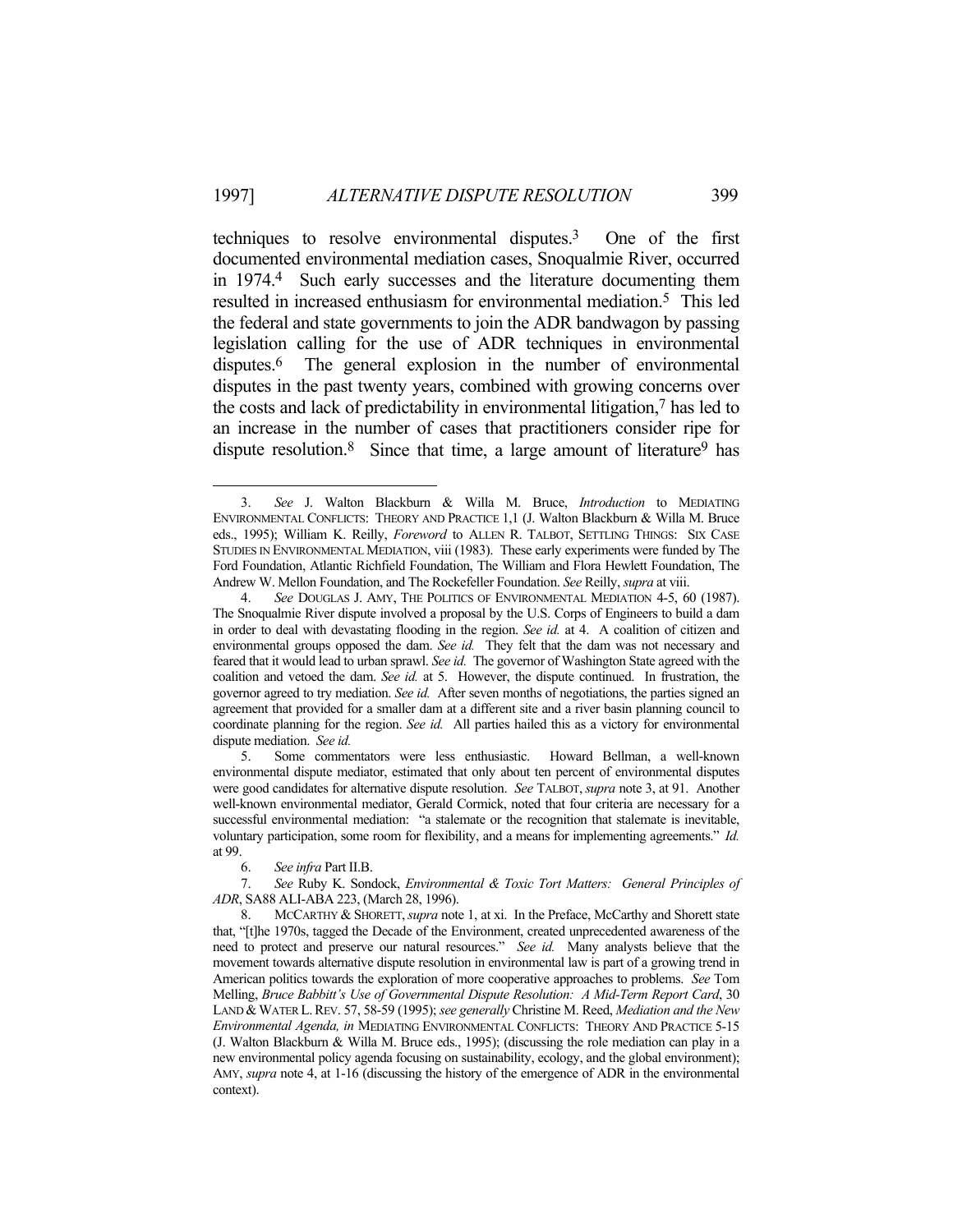been generated on the subject and a number of success stories have emerged.10

#### *A. Early Cases Dealing With Environmental ADR*

#### 1. Mediation in the Storm King Dispute<sup>11</sup>

 The Storm King dispute is one of the most significant cases in environmental ADR. Its settlement concluded a seventeen-year dispute "among three environmental groups, four public agencies, and five electric utility companies over the use of the Hudson River for" power production.12 The Storm King dispute began in 1962 when Consolidated Edison Company of New York's (Con Ed) announced plans to build a hydroelectric power facility at the base of Storm King Mountain.<sup>13</sup> Several citizen groups quickly voiced opposition to this plan.14 They felt that the facility was unnecessary and that Con Ed had failed to consider the environmental impact of the project on the Hudson River biota.15 The Federal Power Commission (FPC) continually attempted to grant a construction permit to the facility, and the citizen groups continually opposed such grants.16 The dispute resulted in three court cases over a period of ten years.17 However, even after the litigation had ended, the

 <sup>9.</sup> Much of the literature describes successful techniques and methods to expand the use of dispute resolution of environmental conflicts. *See, e.g.,* Blackburn & Bruce, *supra* note 3. Such literature must be viewed with a degree of skepticism because most of it has been written by "professional mediators with vested interest in the field." Neghin Modavi, *Mediation of Environmental Conflicts in Hawaii: Win-Win or Co-optation*, SOC. PERSP. June 1, 1996 at 301, *available at* 1996 WL 13645259 at \*1.

 <sup>10.</sup> *See infra,* Part II.A.

 <sup>11.</sup> *See* TALBOT, *supra* note 3, at 7-24; BACOW & WHEELER, *supra* note 2, at 10-11. The Ford Foundation asked author Allan Talbot to document six such experimental environmental ADRs and the result of this request is the book, *Settling Things*. TALBOT, *supra* note 3, at 2. In this book, Talbot describes six case studies that were settled through mediation, one of which is the Storm King dispute. *Id.* at 7-26. The other five are: Interstate 90, Hydro Power at Swan Lake, Portage Island, The Eau Claire Dump, and The Port Townsend Terminal. *See id.* at 27-90.

 <sup>12.</sup> *Id.* at 7.

<sup>13.</sup> *See BACOW & WHEELER, supra note 2, at 10.* 

 <sup>14.</sup> *See id.*

 <sup>15.</sup> *See id.*

 <sup>16.</sup> *See* TALBOT,*supra* note 3, at 9-13.

 <sup>17.</sup> These cases began in 1965, with *Scenic Hudson Preservation Conference v. FPC*, 354 F.2d 608 (2d Cir. 1965), in which the Second Circuit Court of Appeals ruled that the Federal Power Commission had erred by failing to allow testimony concerning the impact of this project and the possibility of alternatives. *Id.* at 612. The case came back to court in 1972 after the FPC had issued a new construction license to Con Ed. In this second case, *Scenic Hudson Preservation Conference v. FPC*, 453 F.2d 463 (2d Cir. 1971), the court ruled in favor of Con Ed. *Id.* at 467. In 1974, Scenic Hudson Preservation Conference obtained an injunction barring Con Ed from dumping materials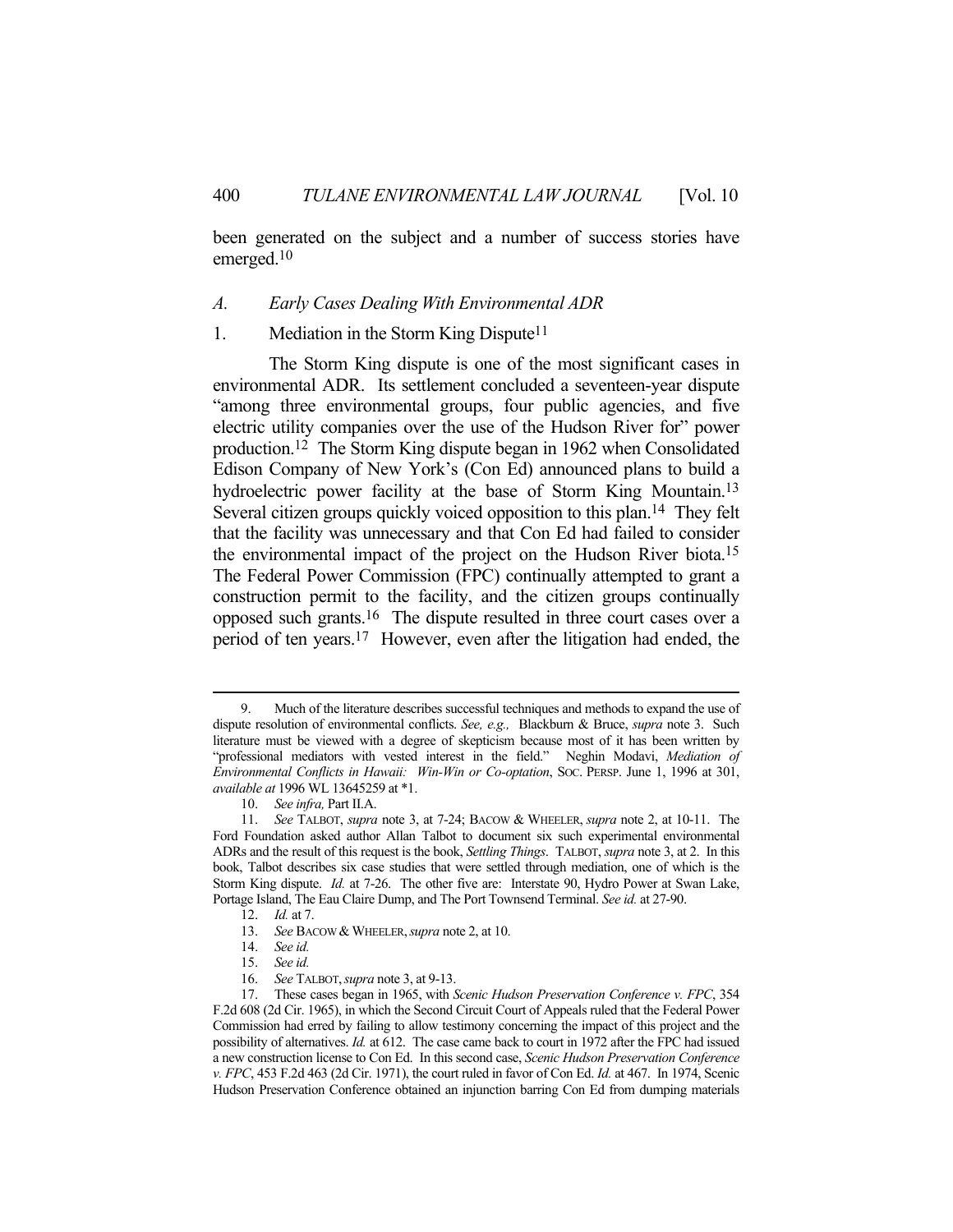dispute was far from over. It was at this point that mediation was attempted.18

 In March 1979, the parties began to discuss negotiations. Everyone was tired of arguing about this case, and the time and the cost were becoming unmanageable.<sup>19</sup> The parties selected Russell Train, president of the World Wildlife Fund and a former EPA administrator, as the mediator.20 After over a year of intense "haggling and bargaining" an agreement was reached.21 Con Ed agreed to forfeit its Storm King license and to turn the site over to an interstate park commission.<sup>22</sup> Con Ed and the other utility companies also agreed to methods that would decrease the impact on the river's aquatic life.23 In return, all proceedings among the parties ceased.24 This battle was hailed by many as a great victory for all involved, yet it was fought at great costs and demonstrated to many the need for an alternative method of resolving environmental disputes at an earlier stage in the dispute.25

 The Storm King mediation provides an excellent background for a brief analysis of the characteristics that distinguish mediation from litigation. First, mediation is generally seen as speedier and less costly than litigation.26 In this case, traditional litigation methods took over ten years, whereas mediation was completed in a little over one year. The parties were unable to manage the litigation and appeals costs associated with a decade-long battle, and mediation was perceived as less costly due to its shorter duration.27 Second, mediation generally allows for greater and more effective public participation than is possible through traditional litigation and lobbying techniques.28 In the FPC hearings, the

25. *See BACOW & WHEELER, supra note 2, at 11.* 

27. *See id.* at 23.

into the river without a permit. *See* Scenic Hudson Preservation Conference v. Callaway, 499 F.2d 127, 128 (2d Cir. 1974).

 <sup>18.</sup> *See* TALBOT,*supra* note 3, at 13.

 <sup>19.</sup> *See id.*

 <sup>20.</sup> *See id.*

 <sup>21.</sup> *See id.* at 24.

 <sup>22.</sup> *See id.*

 <sup>23.</sup> *See id.*

 <sup>24.</sup> *See id.*

 <sup>26.</sup> *See* AMY, *supra* note 4, at 23-27.

 <sup>28.</sup> *See id.* at 23-27. One of the problems for many environmental and citizen groups is the issue of lobbying. They cannot afford to lobby politicians and even if they could, they would lose their tax-exempt status. *See id.* The Internal Revenue Act of 1969 prohibits such nonprofit groups from spending "substantial" amounts of money on lobbying. *See id*. "Procedures like public hearings often only give the appearance of participation, while granting the participants no real say in policymaking. There is no guarantee that testimony will have any influence at all on administrators' decisions." *Id.* at 25.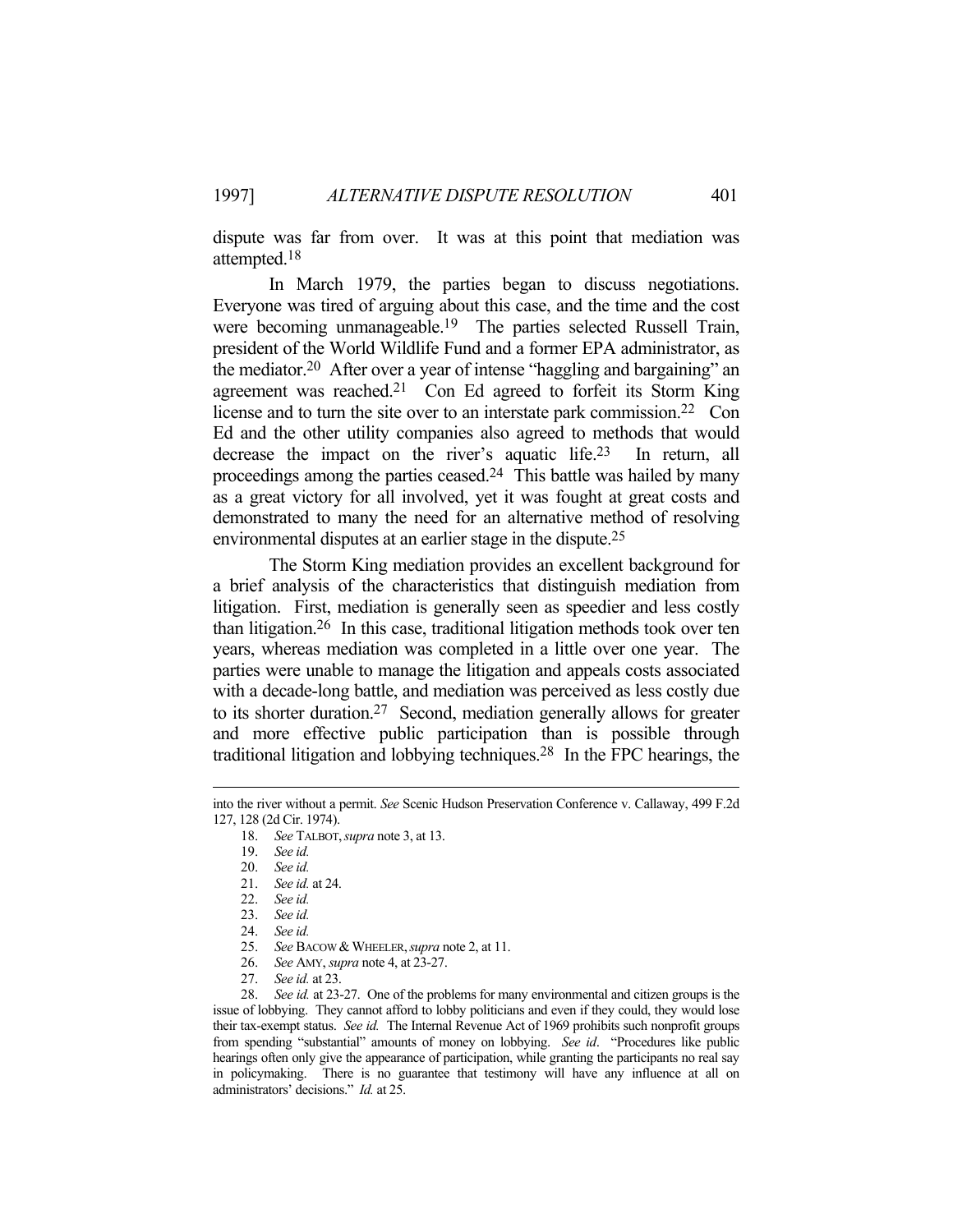citizen groups had not been influential in the agency's ultimate decision.29 In mediation, however, the citizen groups were able to sit at the bargaining table where their concerns and those of the company were openly discussed and evaluated.30 Third, frequently a more agreeable solution can be developed through mediation than may be attainable through litigation.<sup>31</sup> Here, the parties were able to achieve a solution that appeared unattainable through litigation: each party was able to win on at least one point. Because of this joint decisionmaking, the likelihood of subsequent challenges was diminished.<sup>32</sup> This is not true in litigation, as a quick glance at the procedural history of this case demonstrates.33 Finally, mediation allows for greater flexibility and more informal procedures than litigation.<sup>34</sup> In the Storm King mediation, this flexibility allowed the parties to reach a solution that was amiable to all.

2. Mediation in the Foothills Dispute35

 The Foothills dispute arose when the Denver Water Board (DWB) proposed to build a water treatment facility near Denver, Colorado.36 The proposal was immediately criticized by environmentalists, the U.S. Environmental Protection Agency (EPA), and the Army Corps of Engineers (Corps).37 These opponents expressed concerns over a wide array of issues.38 The main concerns involved the issue of water rights and needs of a western community.39 Environmentalists believed that water conservation and restrictions would be a better method of dealing with future water needs than building a new water treatment facility.<sup>40</sup> One of the points of contention was whether or not the DWB had properly estimated the future water needs of the region.41 In addition, there were underlying concerns over

 <sup>29.</sup> *See* TALBOT, *supra* note 3, at 10.

 <sup>30.</sup> *See id.* at 24.

 <sup>31.</sup> *See* AMY,*supra* note 4, at 37.

 <sup>32.</sup> *See id.*

 <sup>33.</sup> *See supra* note 13 and accompanying text.

 <sup>34.</sup> *See* Edward Brunet, *Questioning the Quality of Alternative Dispute Resolution*, 62 TUL. L. REV. 1, 12 (1987); MCCARTHY & SHORRETT, *supra* note 1, at 40 ("After the first meeting, the negotiating format is flexible, taking its form and format from the degree of progress being made, the mediator's style, and the preferences of the parties").

 <sup>35.</sup> *See* BACOW &WHEELER,*supra* note 2, at 195-247.

 <sup>36.</sup> *See id.* at 195.

 <sup>37.</sup> *See id.* at 202.

 <sup>38.</sup> *See id.* at 202-06.

 <sup>39.</sup> *See id.* at 202-05.

 <sup>40.</sup> *See id.* at 202.

 <sup>41.</sup> *See id.*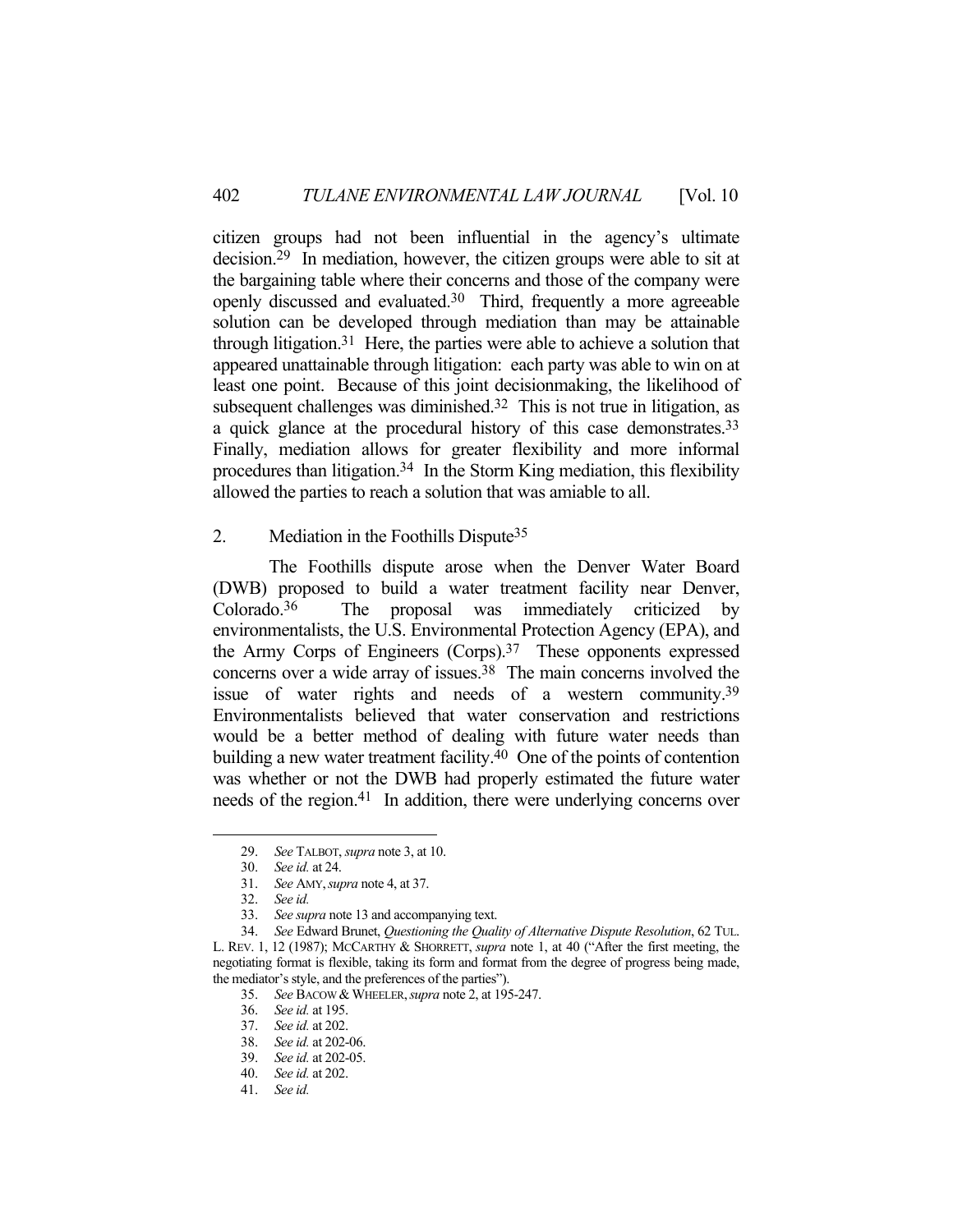the rapid growth of Denver and the associated problems of urban sprawl, lawn care, development of future raw water supplies, and air pollution.<sup>42</sup>

 After eight years and two lawsuits, the parties to this dispute were able to agree to a settlement.<sup>43</sup> "During that time, two federal agencies wrote four [different] environmental impact statements . . . six federal agencies fought internally," numerous local and state agencies were involved, and various environmental groups fought against the project.<sup>44</sup> Mediation was attempted two times before the parties were able to fashion an agreeable solution.45

 The first attempt at mediation failed due to a variety of factors. First, the parties were completely polarized and were unable to reach any sort of consensus.<sup>46</sup> Second, an impasse had not been reached.<sup>47</sup> According to nationally recognized mediator Gerald Cormick, a prerequisite to mediation success is the existence of a stalemate.<sup>48</sup> And third, the mediation was initiated in a very public fashion by Congresswoman Schroeder.49 This public announcement placed the parties under a great deal of stress and public scrutiny. Due in part to this public scrutiny, the parties were unable to effectively bargain.

 Fortunately, the second attempt was more fruitful. One year after the first mediation attempt had failed, Tim Wirth, the other congressional representative, successfully initiated mediation of the controversy through private discussions with the parties.<sup>50</sup> The main reason for his success was that the timing was right: the dispute was at an impasse and none of the parties knew what to expect next.<sup>51</sup> After much disagreement and haggling, the parties reluctantly agreed to a settlement, partly out of fear of the alternative social processes.52 The terms of this settlement included the following; (1) the dismissal of both lawsuits, (2) the

 <sup>42.</sup> *See id.* at 202-07.

 <sup>43.</sup> *See id.* at 196, 225-27, 236 (The dispute arose in 1972 and was settled in 1980).

 <sup>44.</sup> *Id.* at 196-97.

 <sup>45.</sup> *See id.* at 195.

 <sup>46.</sup> *See id.* at 207-11.

 <sup>47.</sup> *See id.* at 211.

 <sup>48.</sup> *See* TALBOT,*supra* note 3, at 99.

<sup>49.</sup> *See BACOW & WHEELER, supra note 2, at 209-10.* 

 <sup>50.</sup> *See id.* at 214-38.

 <sup>51.</sup> *See id.* at 214.

 <sup>52.</sup> *See id.* at 238-40. Another consideration in any successful mediation is timing, concerning both the nature of the dispute and the amount of time the parties allow for mediation. It is important for the parties to allow an adequate amount of time to become comfortable with one another, to begin discussing positions and alternatives, and to reach agreements. Such bargaining takes time. If parties to a lawsuit were to be ordered into mediation by a judge who then imposed a time constraint on the mediation, the mediation would be doomed to failure.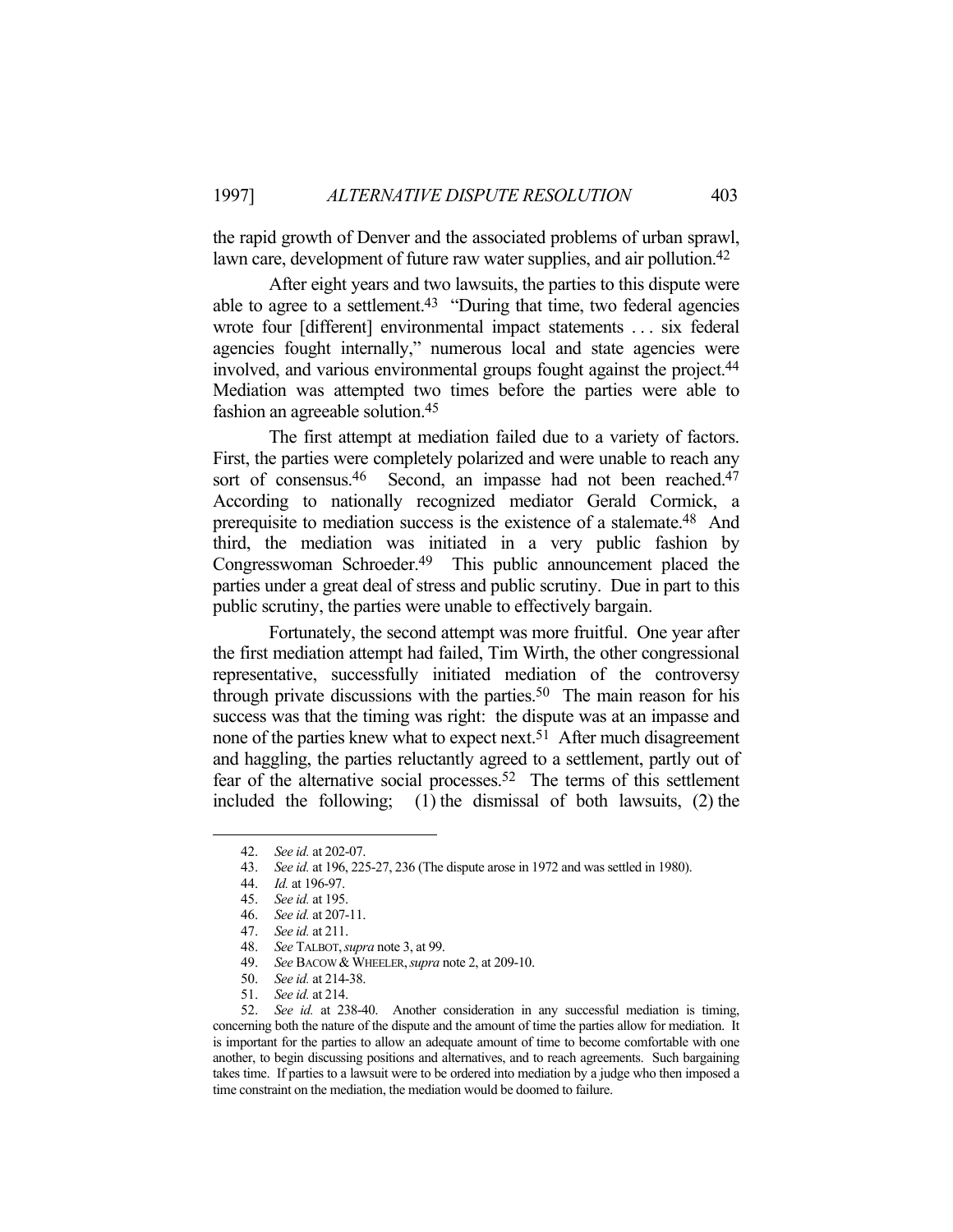issuance of the Section 404 water permit, (3) agreements by the DWB to undertake water conservation plans and to promote public participation in its decisions, (4) the development of the South Platte River as a community recreational area, and (5) an agreement by the federal agencies involved to provide a systemic analysis of the environmental impacts of any future DWB projects.<sup>53</sup> Thus, all parties to the mediation walked away with something.

#### *B. Laws Providing for Alternative Dispute Resolution*

 Seeing ADR as a means to decrease litigation costs and increase settlements, federal and state governments have recently passed a variety of laws calling for increased use of environmental ADR.54 Disputes covered by such laws range from oil spills, hazardous waste cleanups, and groundwater contamination, to land management plans, zoning laws, and fishing rights.55

 One of the first federal responses to the wave of environmental ADR was the Superfund Amendments and Reauthorization Act of 1986 (SARA), amending the Comprehensive Environmental Compensation, Response, and Liability Act of 1980 (CERCLA).56 CERCLA focuses on cleaning up abandoned, contaminated properties and preventing future problems with those properties. In amending CERCLA with the Superfund Amendment and Reauthorization Act (SARA), Congress allowed all toxic waste cleanup disputes to be submitted to an arbitration panel, where the rules of the American Arbitration Association govern.57 SARA also encourages the use of negotiated settlements between the

 <sup>53.</sup> *See id.* at 235.

 <sup>54.</sup> Federal laws include: The Administrative Dispute Resolution Act of 1990, 5 U.S.C. §§ 571-83 (1994), and The Negotiated Rulemaking Act of 1990, 5 U.S.C. §§ 561-70 (1994). Several states have laws which allow or require the use of ADR in hazardous waste facility siting decisions. These states include Massachusetts (MASS ANN. LAWS ch. 21D § 15 (Law co-op 1996)); Rhode Island (R.I. GEN. LAWS 23-19.7-10 (1996)); Virginia (VA. CODE. ANN. §10.1-1434 (Michie 1996)); and Wisconsin (WIS. STAT. § 289.33 (1995-96)).

 <sup>54.</sup> *See* David Singer, *An Arbitration Journal Report: The Use of ADR Methods in Environmental Disputes*, ARB.J., Mar. 1992, at 55, 56.

 <sup>55.</sup> *See id.* at 55.

 <sup>56.</sup> Pub. L. No. 99-499, 100 Stat. 1613-1781 (codified as amended at 42 U.S.C. §§ 9601- 9675 (1994)). *See* Stephen Crable, *ADR: A Solution for Environmental Disputes*, ARB. J., Mar. 1993, at 27-28. In order to encourage the use of such negotiations, the EPA implemented a pilot project in Region V, in which the EPA contracted with a neutral dispute resolution group to provide ADR services for specified projects. *See id.* at 27.

 <sup>57.</sup> *See* 40 C.F.R. § 304 (1996) (requiring cleanup disputes to be submitted to an arbitration panel).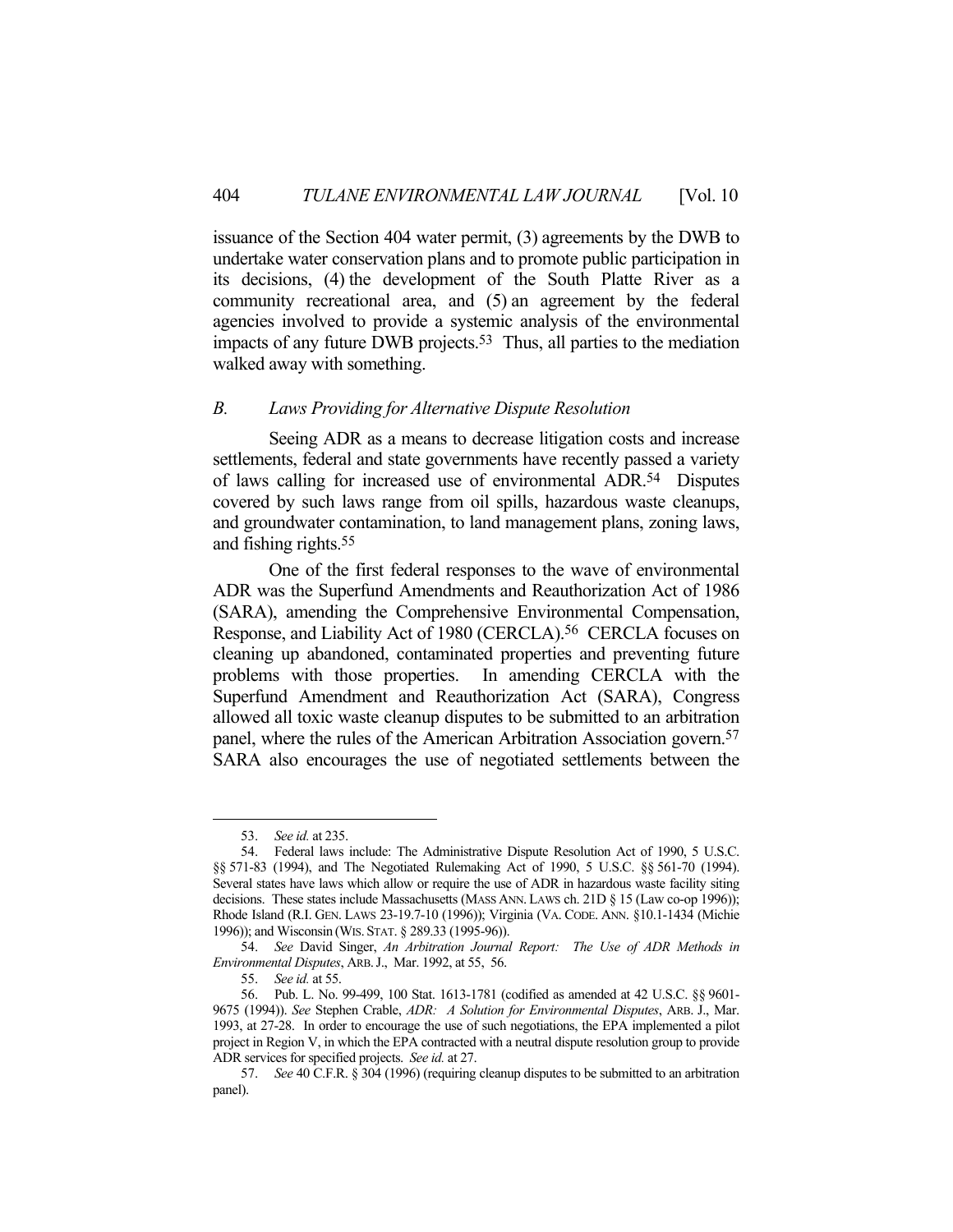EPA and all potentially responsible parties (PRPs).<sup>58</sup> By prohibiting the EPA from engaging in any cleanup or remediation actions for sixty days, SARA gives PRPs a chance to negotiate and finance a cleanup plan.<sup>59</sup> It also provides for a period of time during which the EPA and the PRPs can negotiate.60 Other ways in which SARA encourages the use of negotiation include: allowing the EPA to enter into settlements with *de minimis* PRPs and allowing for "mixed" funding situations.<sup>61</sup>

 There are also a number of general federal statutes that allow for or require the use of ADR and which may be applicable to environmental cases. First is the Administrative Dispute Resolution Act of 1990.62 While the Administrative Dispute Resolution Act does not mandate the use of ADR, it does encourage agencies to consider using ADR methods prior to initiating litigation.<sup>63</sup> The Act does this by expressly granting authority64 and providing for the training of bureaucrats in dispute resolution techniques.65 Next is the Negotiated Rulemaking Act of 1990,66 which calls for federal agencies to appoint specialists in dispute resolution in order to enhance public decisionmaking and provides for the training of ADR skills for federal agency employees.67 Finally, the Civil Justice Reform Act of 199068 requires the district courts to consider using ADR and encourages them to do so in their "expense and delay" plans.<sup>69</sup>

 In addition, Attorney General Janet Reno recently endorsed plans to "vigorously encourage" the use of ADR within the Department of Justice (DOJ).70 In order to implement these plans, she established a new

 <sup>58.</sup> *See* Crable, *supra* note 56, at 28.

 <sup>59.</sup> *See id.*

 <sup>60.</sup> *See id.*

 <sup>61.</sup> *See id.*

 <sup>62. 5</sup> U.S.C. §§ 571-83 (1994).

 <sup>63.</sup> *Id.* § 573(c); *see* Charlene Stukenborg, *The Proper Role of Alternative Dispute Resolution (ADR) in Environmental Conflicts*, 19 U. DAYTON L.REV., 1305, 1328 (1994).

 <sup>64. 5</sup> U.S.C. § 572(a) ("An agency may use a dispute resolution proceeding for resolution of an issue in controversy that relates to an administrative program, if the parties agree to such proceeding.").

 <sup>65.</sup> *Id.* § 573; *See* Richard C. Collins, *The Emergence of Environmental Mediation*, 10 VA ENVTL.L.J., 1990, at vi, ix.

 <sup>66. 5</sup> U.S.C. §§ 561-570 (1994).

 <sup>67.</sup> *Id.* § 564; *see* Singer, *supra* note 51, at 56.

 <sup>68. 28</sup> U.S.C. §§ 471-482 (1994).

 <sup>69.</sup> *See id.* § 473.

 <sup>70.</sup> *See* Peter R. Steenland & Peter A. Appel, *The Ongoing Role of Alternative Dispute Resolution in Federal Government Litigation*, 27 U. TOL. L. REV. 805, 806 (1996) (citing Order of the Attorney General, *Promoting the Broader Appropriate Use of Alternative Dispute Resolution Techniques* 1-2 (1995)).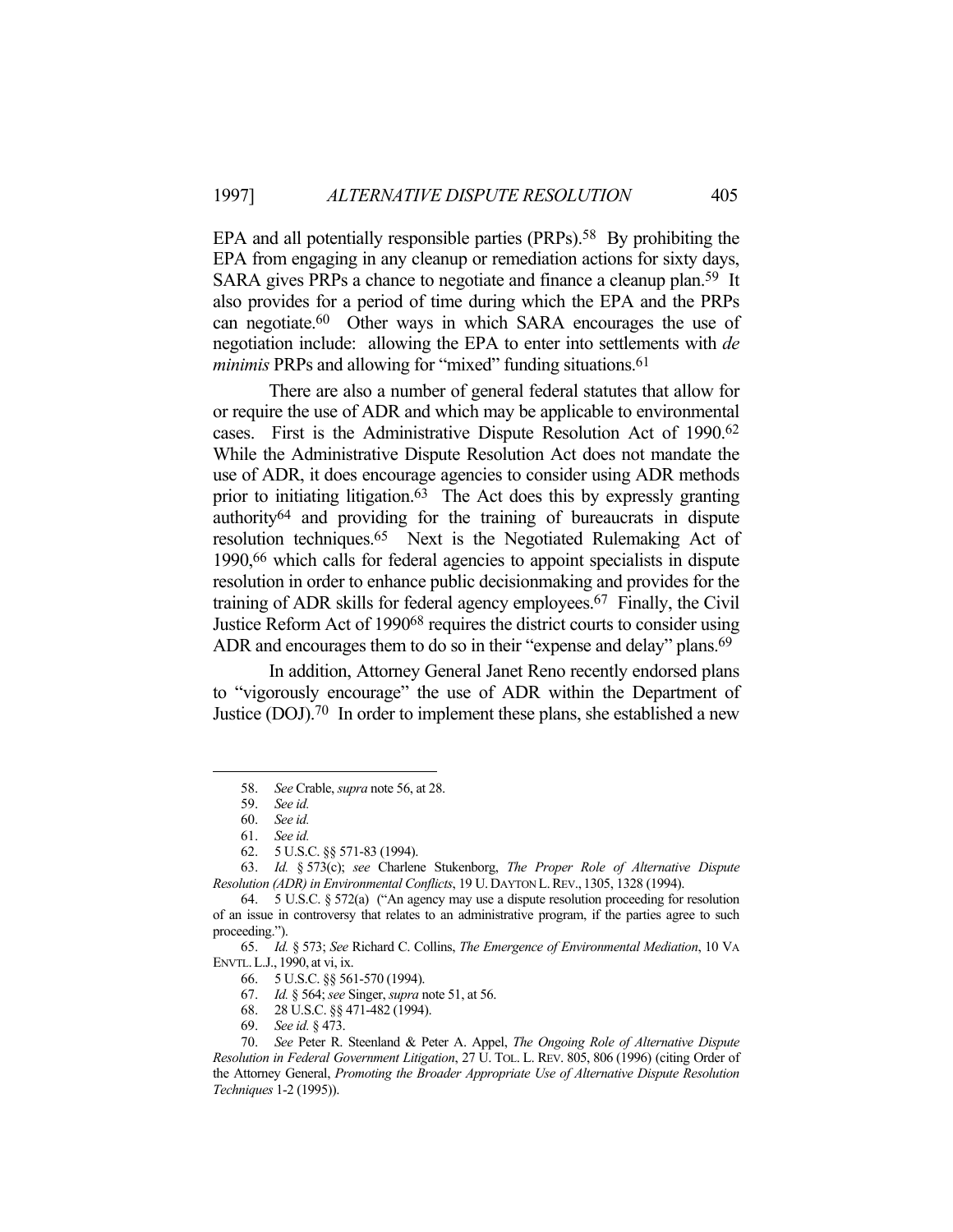position within the DOJ, entitled Senior Counsel for ADR.71 Some commentators feel that this will be especially beneficial for disputes in which a federal agency and a private party have "developed a mistrust for each other."72 However, as many ADR scholars will agree, ADR is not likely to be successful in an exceedingly hostile atmosphere. Mediation requires feelings of comfort and trust. If they do not trust one another, parties are not likely to openly discuss the issues and develop creative remedies.

 A number of states have also developed laws implementing ADR techniques to resolve environmental disputes. For example, Oklahoma's Department of Environmental Quality currently allows for mediation.<sup>73</sup> In Florida, the Dispute Resolution Act (DRA) which provides for ADR in certain limited situations, was enacted in 1995.74 The DRA calls for an arbitration proceeding in the form of a public and informal hearing before a "special master."75 Such proceedings are available for property owners who feel that the development orders or enforcement actions of state agencies and local governments are either unreasonable or impose an "unfair burden" on their property.<sup>76</sup> Such legislation may pave the way for more cooperation between government and citizen groups, but the legislation leaves a number of issues unresolved: (1) the term "special master" is not clearly defined, (2) there is no provision addressing a situation where the parties are unable to agree on a "special master," (3) there is currently no funding mechanism in place for such arbitration proceedings, (4) implementation and enforcement remain murky, and (5) there are no procedural rules in place for such proceedings. 77 Thus such proceedings may not be the best option for most private citizens; instead they may want to opt for traditional methods of resolving disputes, namely participation in public hearings and litigation.

 Hawaii was one of the first states to adopt ADR laws, and thus serves as an important role model for their utility, especially for citizen groups. During the 1970s, Hawaii was the focus of concentrated environmental protest over land development.78 This grass-roots anti-

 <sup>71.</sup> *See id.*

 <sup>72.</sup> *See id.* at 814-815.

 <sup>73.</sup> *See* OKLA. STAT. ANN. tit. 27A, § 2-3-104 (West Supp. 1996) (providing for a confidential mediation upon voluntary, written request).

 <sup>74. 1995</sup> Fla. Laws ch. 95-181.

 <sup>75.</sup> *Id*.

 <sup>76.</sup> *See id.*

 <sup>77.</sup> These "unanswered questions" are detailed in Martin R. Dix, et. al, *Land Use and Environmental Dispute Resolution: The Special Master*, 69 FLA. B.J., Nov. 1995 at 65-67.

 <sup>78.</sup> *See* Modavi, *supra* note 9 at \*6.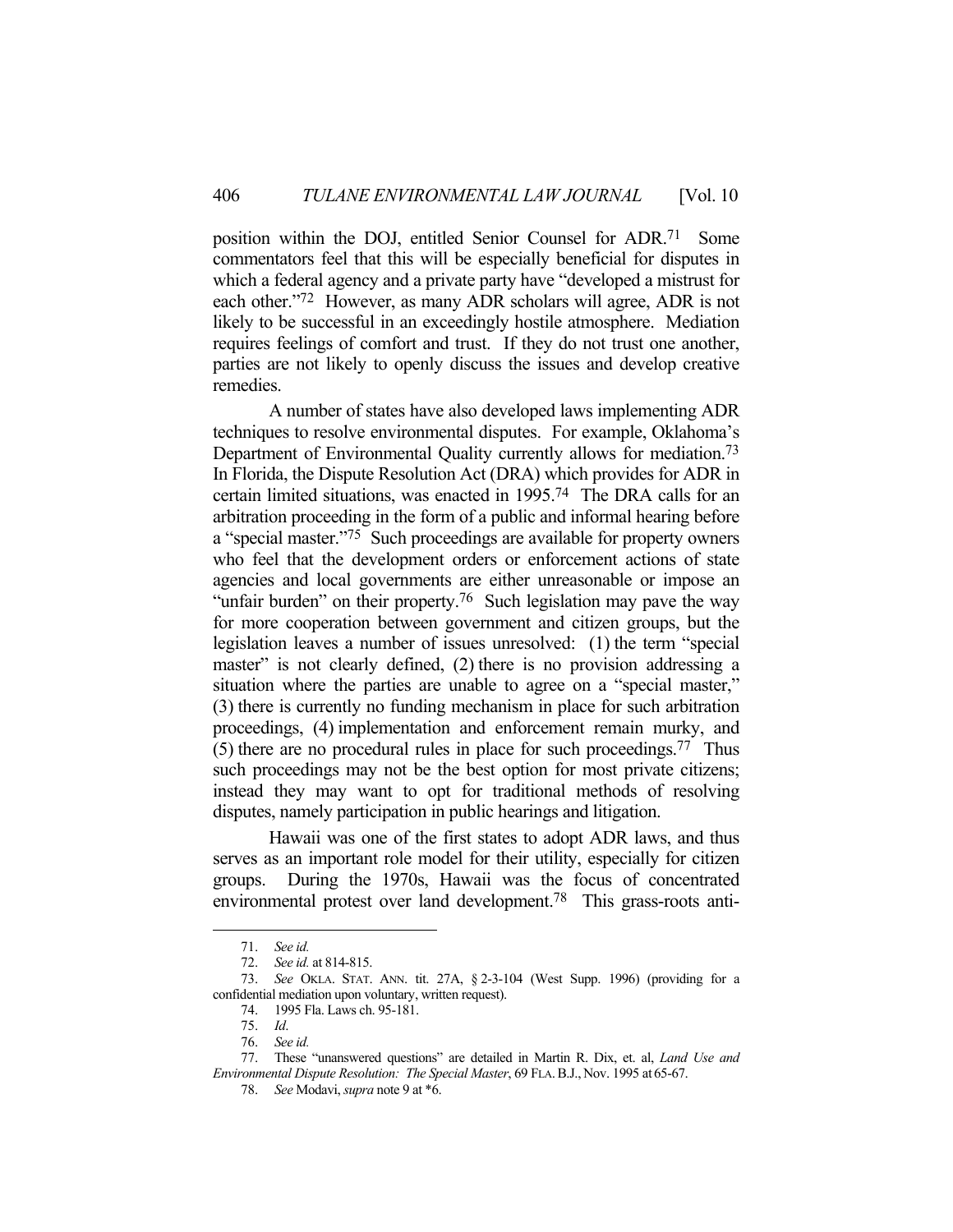development movement resulted in a large scale "political legitimization crisis" due to the fact that state and local officials were being portrayed as "co-conspirators" with the land developers.79 Environmental groups began filing lawsuits against state and county officials and agencies, which led to massive publicity of the "pro-development bias" prominent in Hawaii.80 The litigation also resulted in the creation of an unpredictable environment for land developers, which in turn led many to either abandon or delay their projects.81 The state of Hawaii reacted by establishing an official state office of mediation to promote the use of ADR in such development disputes.<sup>82</sup>

 ADR provided the state of Hawaii with a mechanism whereby these very public disputes became silent and confidential, allowing the government and land developers to avoid negative publicity.83 Many citizens who participated in such mediations did so because of the office of mediation's strong pressures, and frequently felt that they had become powerless as a result of such mediations.84 In addition, ADR allowed the state to "demobilize and depoliticize[] grass-roots opposition to development projects by channeling activism away from confrontation and publicly visible tactics" and by narrowing the "demands and concerns" of such environmental citizen groups.85 Thus, the mediations of Hawaii demonstrate that ADR may not be the salvation of citizen groups, and may instead result in their destruction.

# *C. Recent Environmental ADR Cases*

 The current government endorsement of the use of ADR techniques to resolve environmental issues has resulted in a multitude of environmental cases utilizing such ADR techniques.<sup>86</sup> Two cases in particular illustrate the abilities and limitations of this new method of resolving environmental disputes: The Alaska Fisherman/Oil Companies Mediation and the Killington-Pico Ski Resorts Mediation.

 <sup>79.</sup> *See id.*

 <sup>80.</sup> *See id.* at \*7.

 <sup>81.</sup> *See id.*

 <sup>82.</sup> *See id.* at \*10.

 <sup>83.</sup> *See id.* at \*12.

 <sup>84.</sup> *See id.* 

 <sup>85.</sup> *Id.* at \*15.

 <sup>86.</sup> Implicit in this wide-spread embrace of ADR is the belief that government should facilitate consensus-building and conflict resolution. *See* Melling, *supra* note 8, at 58. For another, more recent example of such a mediation, see the case study on the Umatilla Basin project, Janet C. Neuman, *Run, River, Run: Mediation of a Water-Rights Dispute Keeps Fish and Farmers Happy— For a Time*, 67 U.COLO.L.REV., 1996, at 259.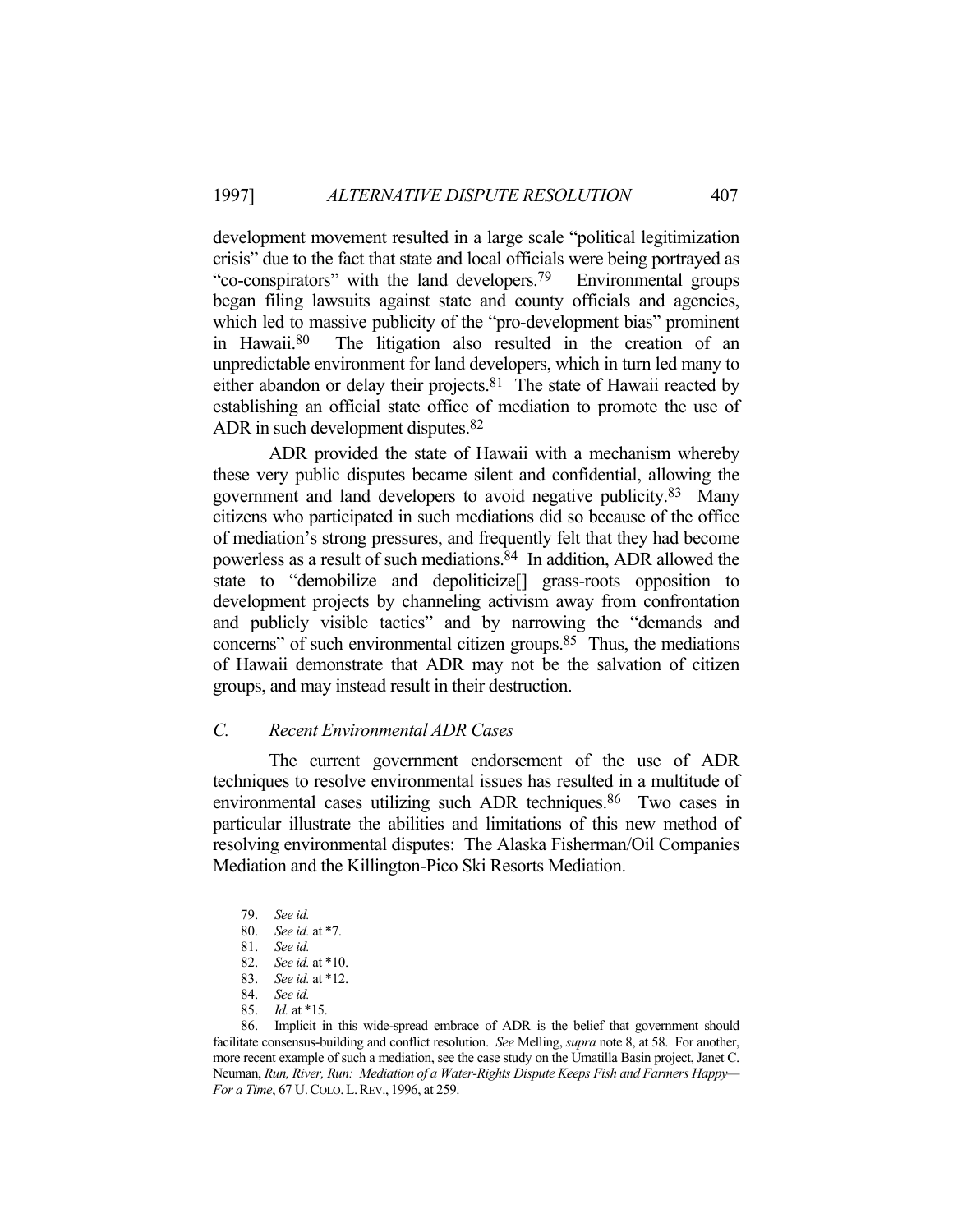#### 1. Alaska Fisherman/Oil Companies: Babbitt Mediates Dispute87

 In line with President Bill Clinton's emphasis on "collaboration, not confrontation," the Secretary of the Interior, Bruce Babbitt, successfully mediated a dispute between Alaskan fisherman and numerous oil companies.<sup>88</sup> Following the Exxon Valdez oil spill of 1989, there were dismal pink salmon harvests, putting the fishermen in a deep recession.89 Many fishermen blamed the Exxon Valdez spill for these poor harvests.90 Exxon refused to accept responsibility and resorted to stonewalling the fishermen's arguments.91 As a result, the fishermen took action: they blockaded the Valdez Narrows, effectively bringing to a halt all traffic through the area.<sup>92</sup> The situation was extremely grave and resulted in a meeting between representatives of the fishermen, representatives of some of the oil companies, and the governor of the state.93

 After an urgent call from the governor, Secretary Babbitt flew in to mediate the dispute.<sup>94</sup> Within twenty-four hours, the conflict was settled.<sup>95</sup> Although Exxon officials refused to participate in these negotiations, the parties were able to come to an agreement of sorts. The fishermen agreed to end the blockade upon the promises of Governor Hickel and Babbitt to search for financial aid for the fishermen, to protect salmon-spawning areas, and to press Exxon to dismiss its pending lawsuit.96

 <sup>87.</sup> *See* Melling, *supra* note 8, at 58-72. In addition, the Voyageurs National Park and the Boundary Waters Canoe Area Wilderness dispute is another national environmental dispute that should be looked at closely. For more information, see Dean Rebuffoni, *Lawyers Aid Environmentalists in Wilderness Mediation*, STAR-TRIB. (Minneapolis-St. Paul) Sept. 6, 1996, at 1B.

 <sup>88.</sup> *See* Melling, *supra* note 8, at 58-59.

 <sup>89.</sup> *See id.* at 68.

 <sup>90.</sup> *See id.* at 69.

 <sup>91.</sup> *See id.* at 69.

 <sup>92.</sup> *See id.* at 70.

 <sup>93.</sup> *See id.* at 70. Note that Exxon was noticeably absent; Melling speculates that Exxon felt that its Best Alternative to Negotiated Action was litigation. *See id.* at 72 n.74.

 <sup>94.</sup> *See id.* at 71.

 <sup>95.</sup> *See id.* First, Babbitt removed the press, next he met with the fishermen, then he met with the Alaskan officials and oil company representatives. *See id.* The fishermen agreed to lift the blockade in return for the governor's promise to search for methods to financially aid the fishermen. *See id.* The government officials promised to "urge federal and state trustees who oversee the \$900 million civil spill settlement fund to buy more land to protect salmon-spawning streams in Prince William Sound and to aid local hatcheries." *See id.* (quoting *Fishermen to Lift Oil Blockade,* N.Y. TIMES, Aug. 23, 1993, at B7).

 <sup>96.</sup> *See id.*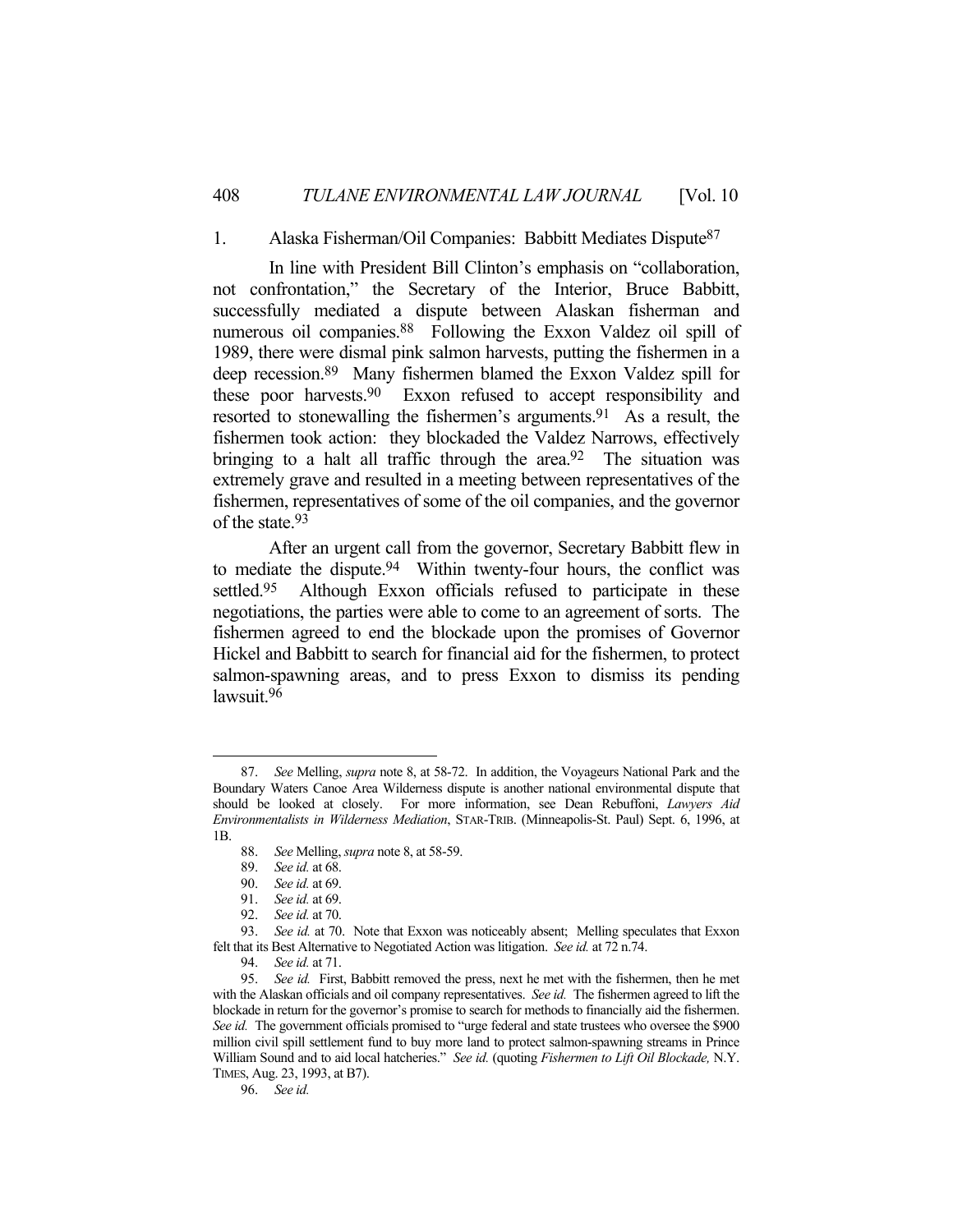This dispute was successfully settled for a number of reasons.<sup>97</sup> First, Babbitt was an outside mediator and did not use his governmental leverage during the negotiations.98 As an outsider, Babbitt lacked a vested interest in the mediation, and because he did not use his position to force a settlement, he was able to assist the parties in settling their differences. Second, the process was entirely voluntary.<sup>99</sup> Thus, the parties were able to bargain in good faith and a consensus was achievable. Third, the process was open to all interested parties.100 Thus a party, such as Exxon, could not later complain that it was not offered the opportunity to settle the dispute. Finally, the parties were able to openly discuss their interests and develop creative solutions due to the private nature of the mediation negotiations.101

 However, the mediation was also unsuccessful on a number of levels because it did not resolve the larger disputes. The health standards of the region and the question of Exxon's liability for the damages to the region were left in the air.102 This was due to the pressure upon the parties for a quick settlement and the fact that Exxon, an extremely important party, chose not to participate in the process.<sup>103</sup> Thus, the Alaska Fisherman case study demonstrates both the successes and downfalls of an environmental mediation.

 <sup>97.</sup> The success of this dispute resolution should be contrasted with Babbitt's forcible intervention in the cattle grazing dispute. For more details on the cattle grazing dispute, see *id.* at 72-83.

 <sup>98.</sup> *See id.* at 71. It was helpful that Babbitt was knowledgeable about the issues of environmental law involved in the dispute. A prerequisite for a successful environmental mediation is a neutral, third party with a degree of expertise or knowledge in environmental issues. A knowledgeable mediator will be better able to aid the parties in resolving their differences and creating a solution favorable for all involved.

 <sup>99.</sup> Parties were free to leave or to participate and no coercion existed. *See id*. Voluntariness is an essential element of a successful mediation. "Mandated negotiations rarely produce good-faith bargaining." BACOW & WHEELER, *supra* note 2, at 332. For example, if a judge was to order the parties of a dispute into mediation, the chances for a successful resolution of the issues would be slim because the parties would lack any real interest in settling the dispute.

 <sup>100.</sup> Although the process was open to all interested parties, Exxon chose not to participate. *See* Melling, *supra* note 8, at 71.

 <sup>101.</sup> This open discussion of options was enhanced by Babbitt's decision to remove the press. *See id.*

 <sup>102.</sup> *See id.* at 73.

 <sup>103.</sup> The exclusion of an interested party is frequently the downfall in large-scale disputes. For instance, whenever a mediation excludes citizen groups, the mediation is likely to fail because those groups will not be precluded from filing suit against the settlement reached through the mediation.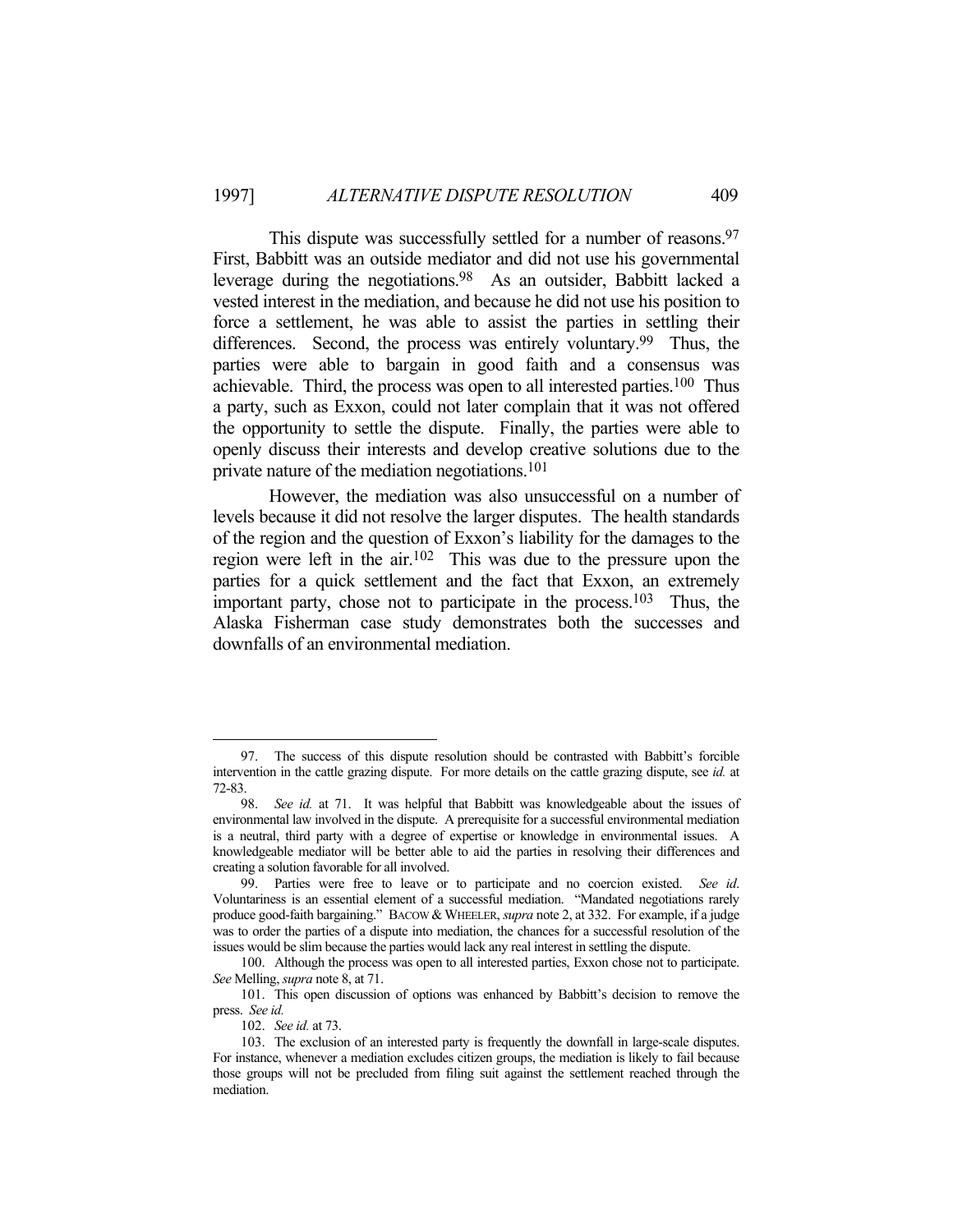#### 2. Killington-Pico Ski Resorts<sup>104</sup>

 This controversy is important because it was one of the first involvements of the Federal Mediation and Conciliation Service (FMCS) in an environmental ADR.105 The FMCS is a successful negotiator which has traditionally been involved with labor dispute mediations.<sup>106</sup> The FMCS was contacted by the National Park Service in 1990 to mediate a dispute involving the Long/Appalachian Trail and the merger of the Killington and Pico ski areas.107

 The parties to the mediation included the National Park Service, the Killington and Pico ski areas, and a number of environmental and conservation groups.108 The issues that needed to be resolved involved the Long/Appalachian Trail, water use, protection of the black bear habitat, and the general environmental impact of the merged ski development.109 The goal of the mediation was to discover alternatives that would protect the environment, allow for construction of new ski lifts, and discourage any future regulatory conflict.<sup>110</sup>

 Despite some initial hesitation on the part of environmental groups, the mediation process was soon underway.111 All parties agreed on the validity of the ski expansion as well as the need for environmental protection.112 This, coupled with the fact that the ski developers had an item to negotiate with, namely land, made the negotiations somewhat smoother than most.<sup>113</sup> The basis of the agreement was embodied in the concept of trading land for non-adversarial permit proceedings.114 Additionally, the uncertainty surrounding the political future in Vermont created a certain amount of pressure on the negotiating parties to reach an agreement.<sup>115</sup> According to Ira Lobel, "[w]ithout the pressure of the

 <sup>104.</sup> *See* Ira B. Lobel, *Addressing Environmental Disputes With Labor Mediation Skills*, ARB J., Sept. 1992, at 48.

 <sup>105.</sup> *See id.*

 <sup>106.</sup> *See id.*

 <sup>107.</sup> *See id.* at 50. This mediation was funded through an interagency agreement between the NPS and FMCS. *See id.*

 <sup>108.</sup> *See id.* at 48-56.

 <sup>109.</sup> *See id.* at 50.

 <sup>110.</sup> *See id.*

 <sup>111.</sup> *See id.*

 <sup>112.</sup> *See id.* at 55.

 <sup>113.</sup> *See id.* at 53.

 <sup>114.</sup> *See id.*

 <sup>115.</sup> *See id.* at 55.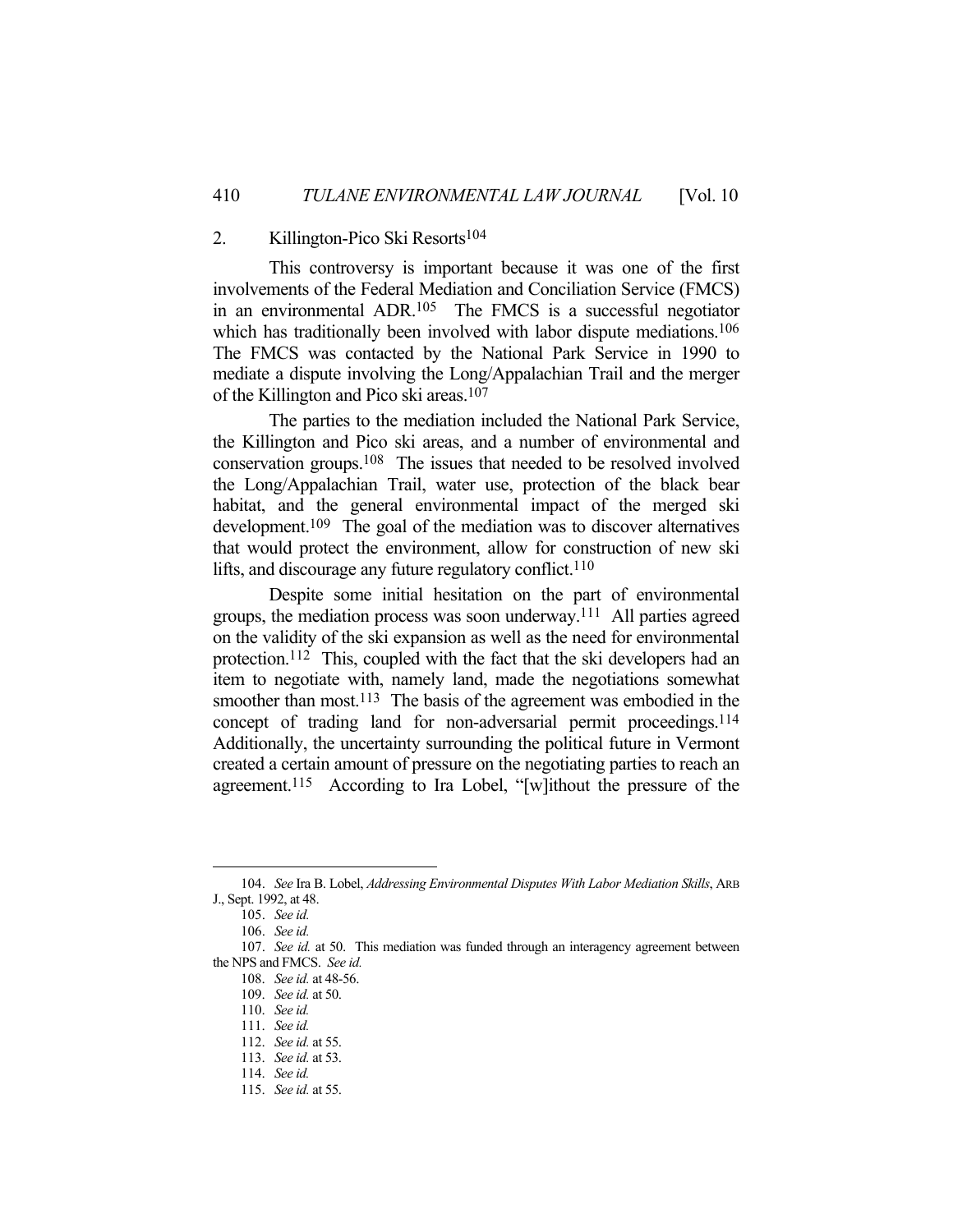signing with the governor and two senators, the parties would still probably be negotiating last minute changes."116

 The Killington-Pico mediation is a textbook example of how mediation can work in environmental disputes. The mediator was invited by a governmental agency and was chosen by the parties.117 The mediator did not dominate the negotiation, but instead let the parties hash out their issues, occasionally nudging one or the other.<sup>118</sup> The mediation focused on interests, not positions.<sup>119</sup> There was room for give and take and little outside pressure to reach an agreement.120 An agreement was reached and was amiable to all the parties.121 Thus, the mediation fulfilled all of its stated goals and the mediator simply facilitated this agreement.122

#### IV. ANALYSIS

 Although environmental ADR is currently hailed by some as the salvation of the legal system, it is important for citizen groups to analyze the validity of their claims, what their origins are, and just how far their hands should reach. After so doing, it is apparent that while environmental ADR may be used in certain limited situations, citizen groups would generally be best advised to continue to rely upon more traditional methods of influencing public policy.123

1

*Id.* at 4-5.

 <sup>116.</sup> *Id.*

 <sup>117.</sup> *See id.* at 48-50.

 <sup>118.</sup> *See id.* at 50-56.

 <sup>119.</sup> *See id.*; *See also* ROGER FISHER & WILLIAM URY, GETTING TO YES: NEGOTIATING AGREEMENT WITHOUT GIVING IN 40 (Bruce Patton ed., 2d ed. 1991). In this book, Fisher & Ury note that

<sup>[</sup>w]hen negotiators bargain over positions, they tend to lock themselves into those positions. The more you clarify your position and defend it against attack, the more committed you become to it. The more you try to convince the other side of the impossibility of changing your opening position, the more difficult it becomes to do so. Your ego becomes identified with your position. You now have a new interest in 'saving face'—in reconciling future action with past positions—making it less and less likely that any agreement will wisely reconcile the parties' original interests.

 <sup>120.</sup> *See* Lobel, *supra* note 104, at 50-56.

 <sup>121.</sup> *See id.*

 <sup>122.</sup> Despite the fact that the Killington-Pico merger was never finalized, the mediation can still be deemed a success. The parties developed an alternate route for the Appalachian Trail and obtained private land to protect the black bear habitat. *See id.* at 55.

 <sup>123.</sup> For two opinions that conflict with this conclusion, *see* Julia M. Wondolleck, et. al., *Teetering at the Top of the Ladder: The Experience of Citizen Group Participants in Alternative*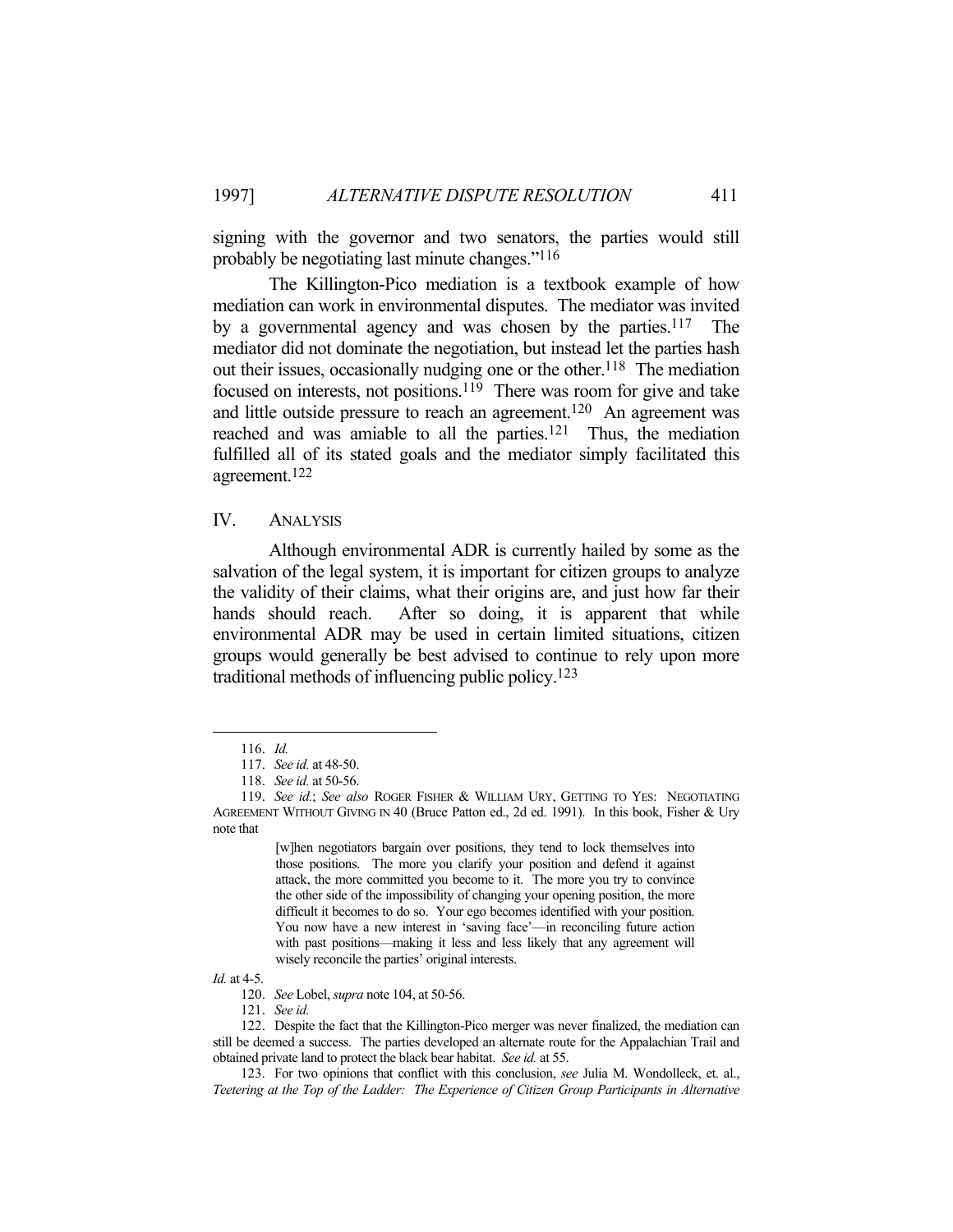In his book, *The Politics of Environmental Mediation*, Douglas Amy analyzes each of the claims regarding environmental ADR and finds many of them to be purely mythical.<sup>124</sup> First, it is questionable whether or not the courts are really overburdened by environmental cases. Recent studies have shown that reports of excessive environmental litigation have been exaggerated.125 Second, mediation is not necessarily any speedier than litigation.<sup>126</sup> In part, this is due to the fact that prior to mediation, most disputes have been going on for years and frequently have gone to court.<sup>127</sup> In order for parties to reach an impasse, one of the prerequisites for mediation, there must have been a certain amount of time and money expended. Third, ADR is not any less expensive than litigation.128 Most groups must still hire attorneys to advise or represent them in a mediation.<sup>129</sup> As Bingham notes, "[t]he costs of preparing for negotiation, for example, may be as high or higher than the costs of preparing for some kinds of litigation, particularly for public interest groups."130 Finally, alternative dispute resolution is a type of power politics, not an escape from it.<sup>131</sup>

 One important aspect of ADR as power politics stems from the reality that industry is very experienced in the field of ADR and has been using ADR for decades, whereas citizens and environmental groups are fairly new to the scene and may not have the same level of knowledge, expertise, or influence. This may result in an imbalance of power between two parties to a negotiation, which creates a real danger that

*Dispute Resolution Processes*, SOC. PERSP. June 1, 1996 at 249, *available at* 1996 WL 13645256; Neuman, *supra* note 86, at 259. (case study of the Umatilla Basin project mediation).

 <sup>124.</sup> *See* AMY, *supra* note 4, at 67-95; *See also* Modavi, *supra* note 9, at \*3 ("A few advocates [of mediation] admit that there is little empirical work that supports the claimed benefits of mediation." (citations omitted)).

 <sup>125.</sup> *See* AMY, *supra* note 4, at 68.

 <sup>126.</sup> *See id.* at 70.

 <sup>127.</sup> *See id.*

 <sup>128.</sup> *See id.* at 74.

 <sup>129.</sup> *See id.*

 <sup>130.</sup> *See id.* at 76, (quoting GAIL BINGHAM, RESOLVING ENVIRONMENTAL DISPUTES: A DECADE OF EXPERIENCE (Executive Summary) 11 (1985)).

 <sup>131.</sup> *Id.* at 86. Both Gerald Cormick and Howard Bellman agree with this portrayal of dispute resolution. *See id.* Melanie Rowland takes this one step further by noting that, "[i]n politics, uncertainty tends to support the status quo, and thus tends to work against conservationists." Melanie J. Rowland, *Bargaining for Life: Protecting Biodiversity Through Mediated Agreements*, 22 ENVTL. L. 503, 512 (1992). In addition, mediation can be extremely demobilizing for citizen groups. *See* Modavi, *supra* note 9, at \*3.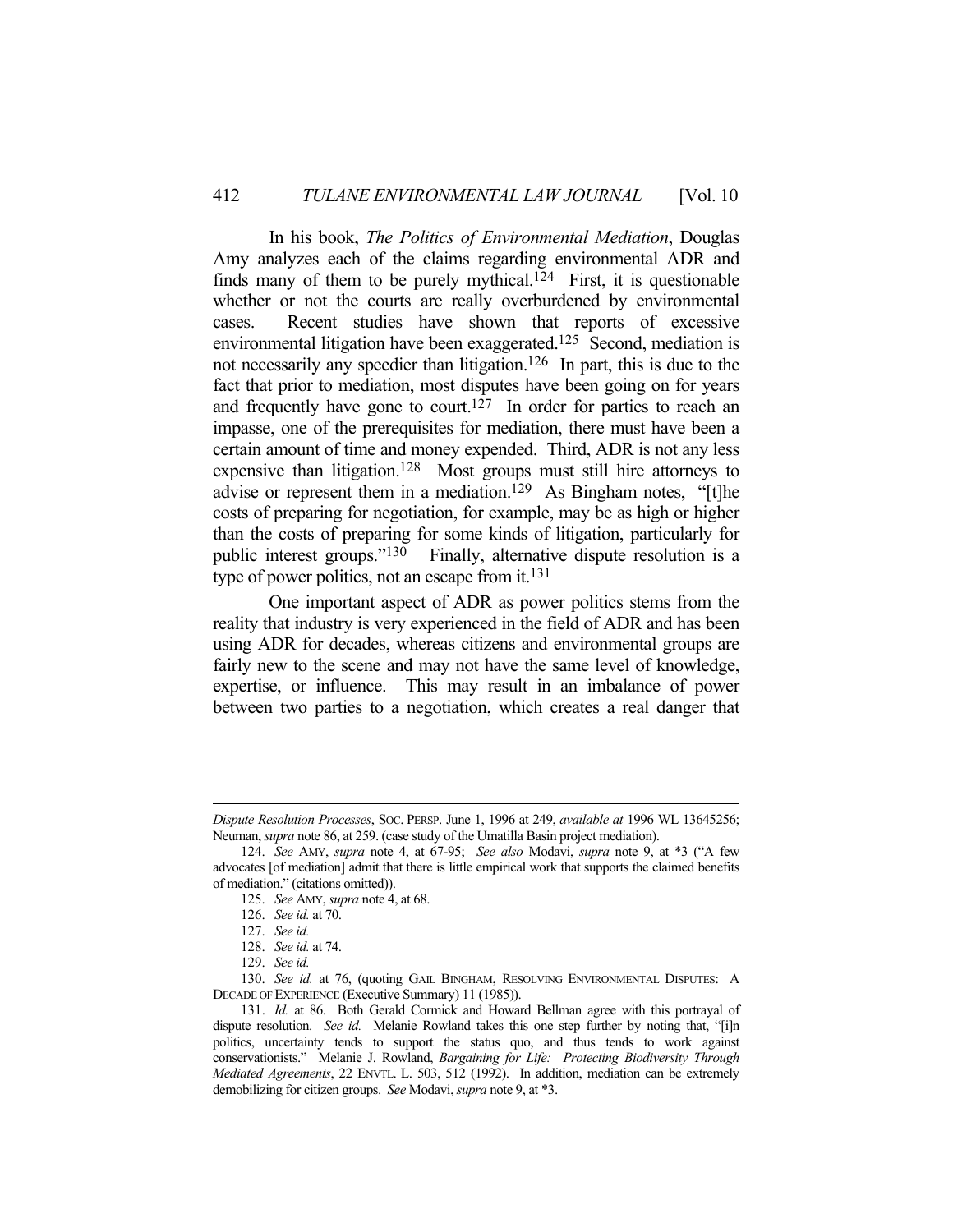inexperienced citizen groups can be taken advantage of by their more experienced opponents.132

 Another danger that ADR poses for citizen groups comes from one of its seemingly positive aspects. Although the very appeal of ADR for citizen groups may lie in its informality, it may be this quality that makes such groups especially vulnerable. Many of the courtroom procedures involved in traditional litigation developed as a means of ensuring due process and the protection of parties.133 These assurances are not available in mediation, unless expressly determined by the parties. Without such assurances, citizen groups may be vulnerable to exploitation by unethical opponents.<sup>134</sup> In addition, there are currently no federal or state standards that apply to environmental mediations or mediators.135 Thus, the moral, legal, and economic pressures that ensure accountability in other fields are lacking in environmental ADR. 136

 Next, the very nature of environmental disputes may make them unsuitable for ADR techniques. One of the most important features of environmental disputes is the fact that they typically involve irreversible decisions and implicate major alterations to the physical environment.<sup>137</sup> Such decisions often involve fundamental questions of values.<sup>138</sup> Disputes concerning values are not well suited to dispute resolution, no matter how the mediators try to cast the dispute.<sup>139</sup>

 Finally, most analysts agree that ADR techniques should only be used in disputes involving well-established legal principles where the main dispute is factual.140 Because such disputes only account for ten

 <sup>132.</sup> *See* AMY, *supra* note 4, at 101-102. Thus, it is essential for citizen groups to be familiar with not only the mechanics, but also the pros and cons of mediation. *See* Wondolleck, *supra* note 123, at \*8.

 <sup>133.</sup> *See* AMY, *supra* note 4, at 106.

 <sup>134.</sup> *See id.* at 107.

 <sup>135.</sup> *See* BACOW & WHEELER, *supra* note 2, at 249 (quoting Lawrence Susskind, *Environmental Mediation and the Accountability Problem*, 6 VT.L.REV. 1, 4-8 (1981)).

 <sup>136.</sup> *See id.* Gerald Cormick has written an article advocating the adoption of ethical standards for mediators. *See id.* at 266-269, (quoting Gerald Cormick, *The Ethics of Mediation: Some Unexplored Territory*, Unpublished paper presented to the Society of Professionals in Dispute Resolution (1977)).

<sup>137.</sup> *See MCCARTHY & SHORRETT, supra* note 1, at ix-xi.

 <sup>138.</sup> *See* Rowland, *supra* note 131, at 516.

 <sup>139.</sup> *See id.* Such values involve the way in which each person perceives the environment and the relationship of humans with the planet. *See id.* By "reframing" disputes in terms of conflicting interests, rather than conflicting values, the mediation suppresses the most fundamental issues at stake and "deprive[s] conservationists of the moral high ground, one of their strengths in the larger political process." *Id.* at 519.

 <sup>140.</sup> *See* Stukenborg, *supra* note 63, at 1336.